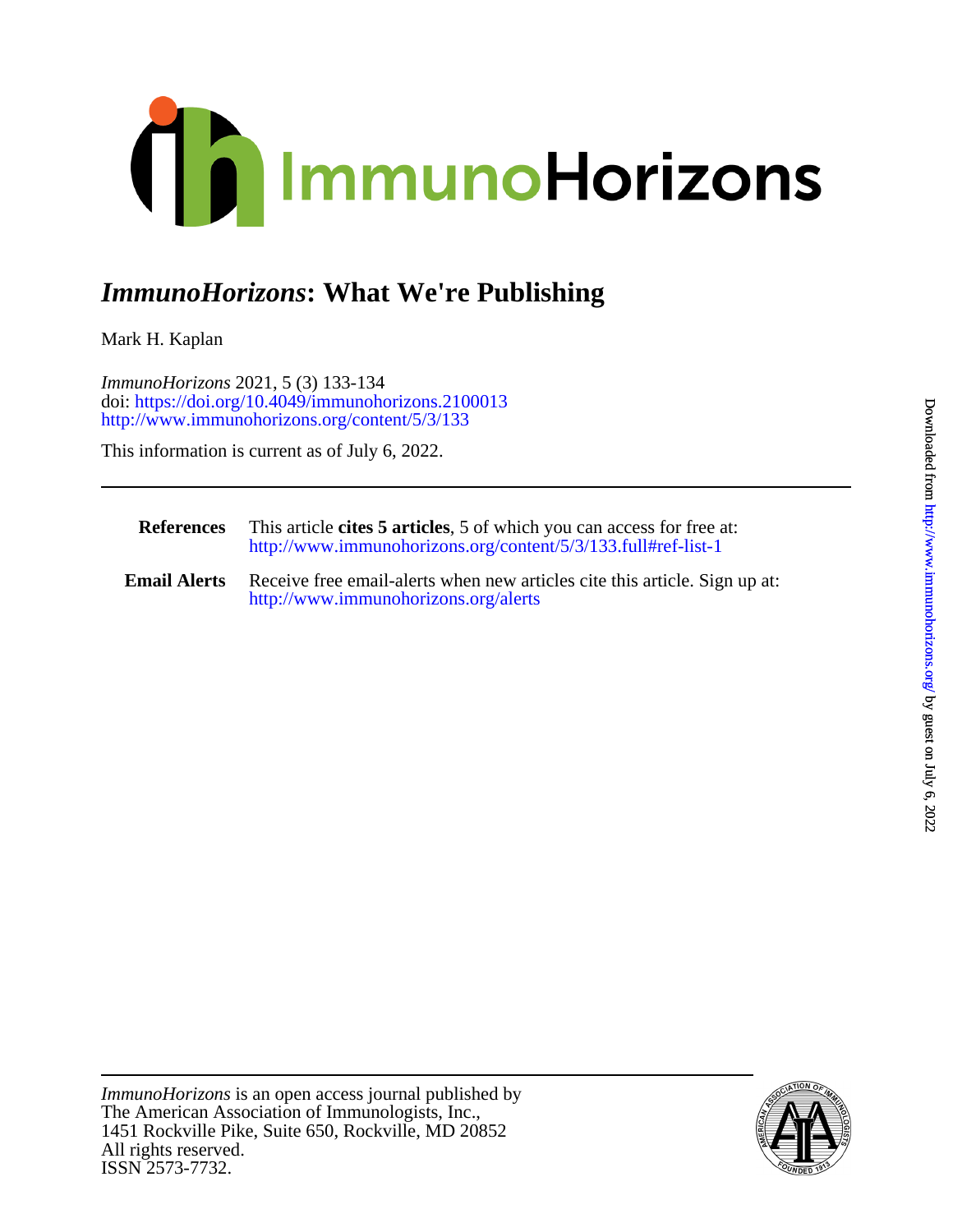mmunoHorizons

# ImmunoHorizons: What We're Publishing

ImmunoHorizons(IH) was conceived as an American Association of Immunologists journal that could capture our immunology stories that aren't quite ready for a journal with a requirement for a more detailed analysis. But what we're publishing is still very important. Not every finding is monumental. Often we'll start out in a direction that is wisely abandoned after some initial experiments, but those incremental findings and initial observations can be important in providing information for the community and for avoiding problems and pitfalls that other researchers might encounter.

That philosophy provides a large pool of work to grow our journal in the coming years. Last year my laboratory published an IH article comparing the efficiency of two IL-9 reporter mice, addressing the long unanswered question of "How much expression would a reporter report, if a purported reporter could report as reported?" (1) Although the study did not have a major finding beyond that descriptive comparison, it highlighted some of the limitations of various reporter models, and hopefully, it will be a resource for anyone performing future IL-9–based reporter experiments. Here's what else we've published and what we would like to attract in the future.

#### Mice with minimal phenotypes

In a perfect world, every model we develop would give the results that we want—on the first try. Of course, we don't live in that world and there are a myriad of reasons why models don't behave as predicted, ranging from genetic redundancy to genes simply not being involved in a pathway or response as predicted. However, if those descriptive studies are performed well, even with a minimal phenotype, that work has value to the community. Think of IH as a birth announcement column for your "children" who didn't turn out exactly as you wanted them (2).

#### Bioinformatics

High-throughput sequencing analysis has made a lasting impact on immunology. The advancement of single-cell analyses using both transcriptomic and proteomic (mass cytometry and spectral) approaches will generate even more exciting data sets, but an extensive bioinformatics analysis is often beyond the scope of a

journal where the data first appear. IH can provide a forum for more detailed analyses that answer additional questions. That forum can also present useful findings in a digestible format for those interested readers who are not bioinformaticians (3).

#### Reagents and techniques

Every laboratory is an expert in something, and whether that expertise lies in a certain technique, a new reagent, or a method to optimize an existing approach, IH can help to share that knowledge.

#### Treatments with modest effects

The dawn of checkpoint therapy and chimeric Ag receptor T cells in the clinic was not only a revolution in medical treatment but also reminded every medical school dean across the country that immunology actually was important for something. As immunology-based treatments for cancer and other diseases have become mainstream, immunology as a therapeutic has expanded rapidly as a laboratory focus. However, not every target will be revolutionary, and not every combination of immunology-based and other approaches will have a significant effect. IH will publish those findings and help to share with the research community what works and what doesn't (4).

#### Stepping away from the mouse

Mice have long been the model of choice for immunology because of the availability of reagents, the ease of manipulation, and the relative low cost, but often observations in another model can have a significant impact, possibly because disease in another model might more accurately predict disease in patients, even with the limitations of systems where reagents might not be as sophisticated. IH can be the farm for those studies so the work is not put out to pasture.

### The effects of biological variables

Biological variables are not limited to the paragraph you write in your National Institutes of Health grant applications. Sex, diet, animal housing conditions, and microbiome are important factors that can influence experimental outcomes. Comparative studies on these variables would be of broad use to the community (5).

This article is distributed under the terms of the [CC BY-NC-ND 4.0 Unported license](https://creativecommons.org/licenses/by-nc-nd/4.0/). Copyright © 2021 The Authors